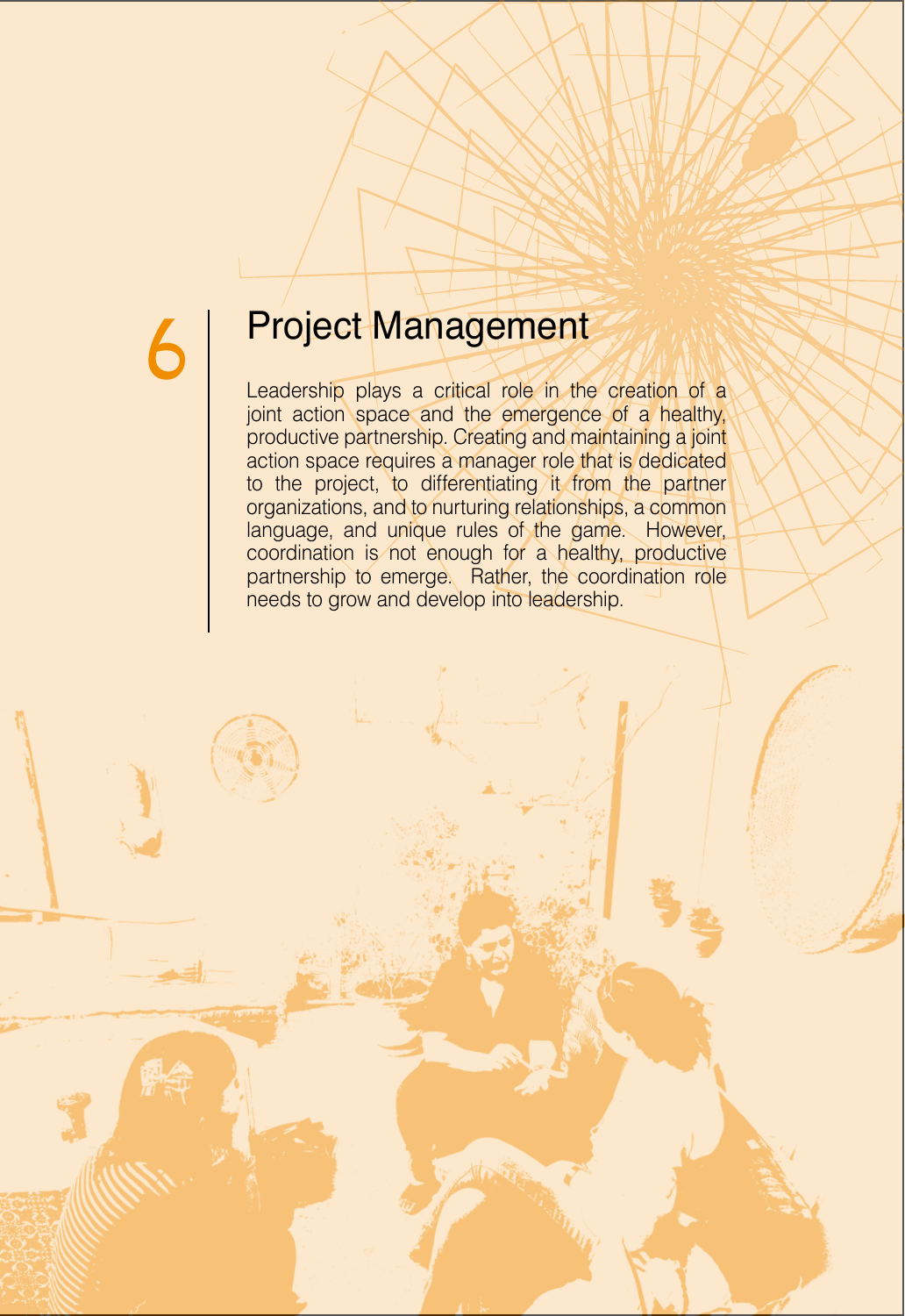#### **What happened in the Incubator project?**

The management structure of the project was designed so that  $\cal U$ each partner CSO had its own internal project team. The overall management of the project, director, finance and program manager, and research officer were situated inside Masar Institute. Most positions in the project were part time positions taken on by existing staff of the CSOs. The only position solely dedicated to the project was that of the program manager. The project director (the director of Masar Institute) recruited for this position a teacher and member of the management forum at the Masar School, which is affiliated with Masar Institute. Since the program manager was recruited only after funding was secured for the project, she was not part of the preliminary process in which the directors of the partner CSO designed the proposal outlining objective, strategies and main activities.

Through the first year of the project, the three directors, who were working intensively together, in facilitating the ToT, loosely shared leadership for the project. At that time, the role of the manager was limited to mainly coordination as well as operational and technical functions. The manager was, de facto, working under Masar's director, first meeting with him and then with the other partners. Moreover, to gain a better understanding of the project, the manager chose to take part in the ToT facilitated by the three directors, as a participant, in order to gain a full understanding of the project. Being a participant in the ToT put the program manager in an ambiguous position. The ToT facilitators (who were the directors of the partner CSOs) related to her as just another ToT participant but, within the ToT group, she was not seen as just another participant. During this period, the manager kept a reflective journal and reflected in which she recorded her questions, ideas, and thoughts. "I kept them to myself," she said, "because I didn't yet have enough confidence to really share them."

The intensive collaboration between the three CSO directors diminished drastically as the first stage of the  $\overline{I}$  came to end. This led to a leadership vacuum because the CSO directors turned their attention back to their own organizations rather than to the project. The vacuum was strongly felt at the beginning of the second year of the project, and was accompanied by a sense on part of many members that the project is starting to drift. The program manager herself was aware of the drift. but did not feel she had the authority to step into a full leadership role. A role that would oblige her to advocate for the project, differentiating her from her home organization, and putting her in an ambiguous position vis-à-vis her direct superior. However, it was becoming clear both to the manager as well as to the project director, that she is the only person who has a full view of the project and whose employment is dedicated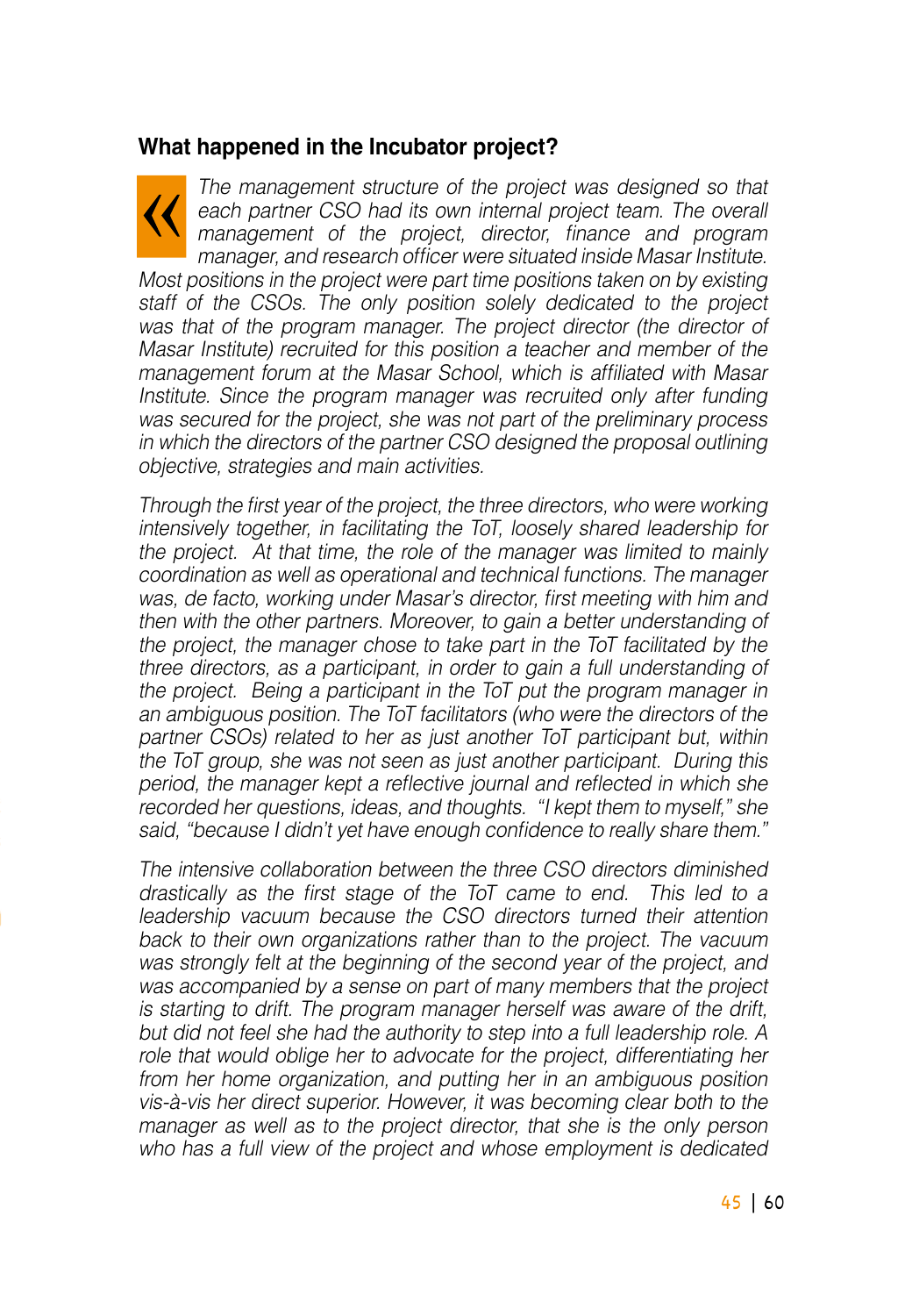mainly to the project. The need for a new type of leadership for the project became evident during the CSOLF second seminar, at the beginning of the second year of the project. In the last day of the seminar, the program manager decided to propose to the forum that she step into the leadership role. The proposal was discussed and agreed upon by the directors and representatives of all partner organizations. This transformation required the program manager to reframe her place in the partnership and her relationship with the directors of the partner organizations. "By taking on the leadership of the project," said one of the Directors, "vou (the project director) are working for the Project and not for Masar or Ibrahim (the director of Masar)."

Once the program manager stepped fully into this leadership position, she quickly became an important force for holding a collaborative project space – that is, both the joint action and the learning spaces – and clearly differentiating it from the partner organizations. She succeeded in performing collaborative leadership that enabled her to move easily across organizational boundaries in order to keep the project moving forward.  $\rightarrow$ 

### **challenge leadership The**

There is a fundamental dilemma involved in the leadership of a partnership. A true partnership implies that the partner organizations share leadership at the highest levels (e.g. CEO's). This kind of leadership, however, demands active, on-going, collaborative decision-making among people who are already extremely busy. When this intense degree of collaboration becomes unsustainable, shared leadership may actually lead to no leadership, leading to stagnation and even failure. If one of partners assumes leadership in order to fill in the void, then the others may be reduced to relative passivity and marginalization. In this case the project may simply be assimilated by the dominant partner organization rather than becoming a differentiated joint action space out of which a true partnership emerges. In order to avoid either domination or a leadership gap, it is important to create management roles dedicated only to the project.

#### **Who should be the manager?**

The manager can be an outsider from all the partner organizations recruited especially for the partnership's project, or a member of one of the organizations. However, there is no hard and fast rule about which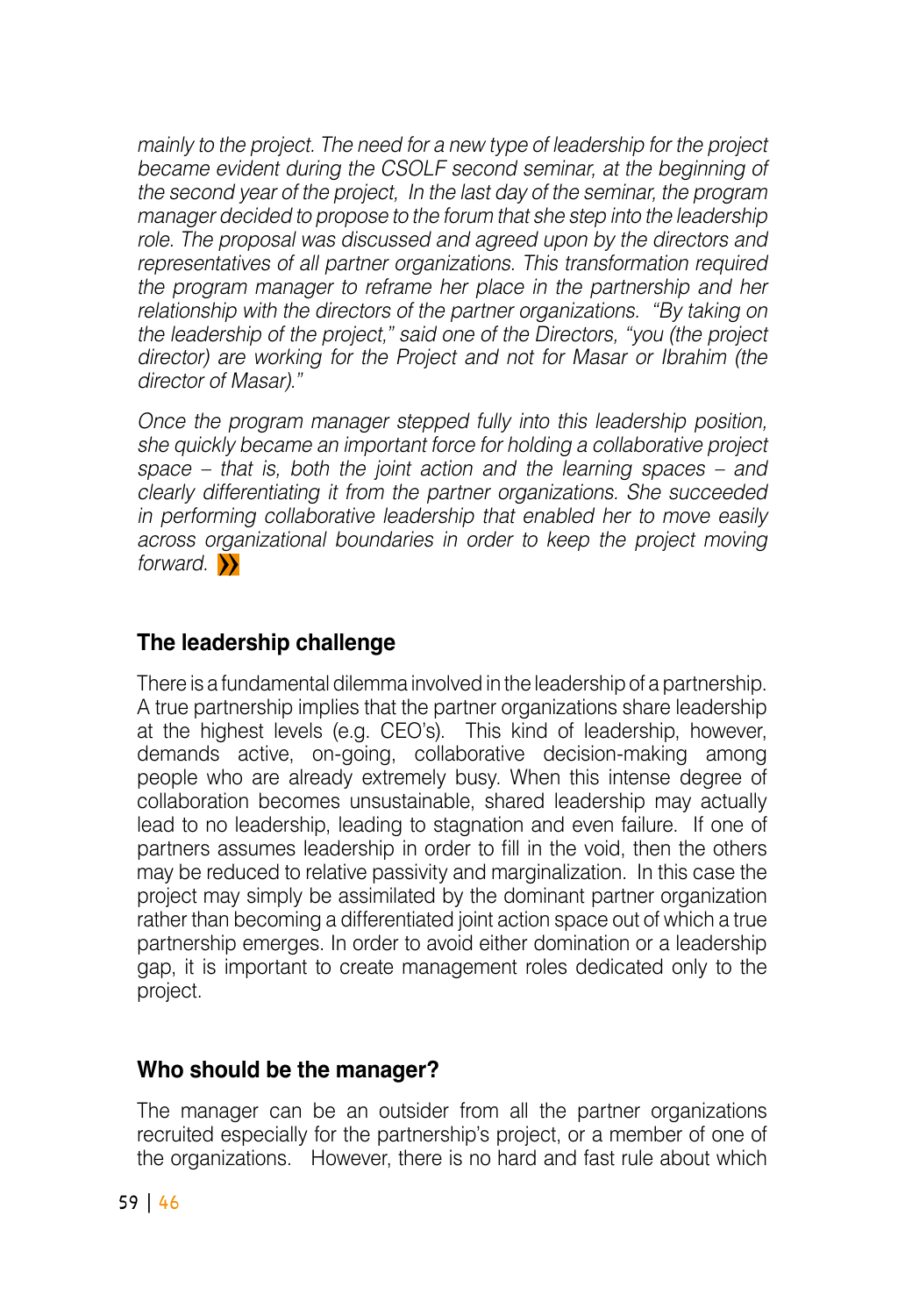one of these options is best. An outsider may be in the best position in standing up to the partner organizations and differentiating the joint action space. An insider from one of the partner organizations brings an important knowledge base, but also faces the problem of being identified with one of the organizations. Insiders have to work hard to differentiate themselves from the partner organizations. Another advantage of themselves from the partner organizations. assigning an insider to the coordination roles is that it gives at least one of the organizations and opportunity to develop its people.

The process through which project management emerged in the Incubator reflects the fact that, in most CSO partnerships, the partners are not equal. There are nearly always differences between organizations and individuals in influence and power that stem from a variety of factors. In the Incubator project. Masar held more power vis-à-vis the project because it initiated it, brought the three other partners together and was recognized by the funder as bearing responsibility for project execution. These facts were recognized by the partners, so the recruitment of the program manager from within Masar appeared to be natural and uncontroversial. However, as the discussion around the role shift of the program manager revealed, these differences did generate conflicts and tensions. At the end of the three years of the project, members of all partner organizations pointed to the ability to recognize, acknowledge and discuss the differences in influence, responsibility and power between the partners within the project as a crucial element in creating a sustainable partnership.

#### **Nurturing the joint action space**

At the early stage of the process, it is important for the formal leaders of partner organizations to be directly involved in the project and to work together. Their involvement has a high symbolic value in opening the join action space and generating a sense of shared leadership. At this stage, the mission of the manager is to address the administrative and logistical details so that interaction takes place and project activities take place on time. in the right places and with the right people.

The beginnings of joint projects are usually characterized by a high degree of uncertainty. No matter how much planning was done, there is a tremendous gap between the words on paper and what actually needs to be done in practice. A key mission of the manager at the initial stage is to continually stand back, reflect, and see the joint action space as it differentiates itself. This period is a very difficult one because both the project and the project management are emergent processes that shape and, hopefully, strengthen each other. As illustrated above, the program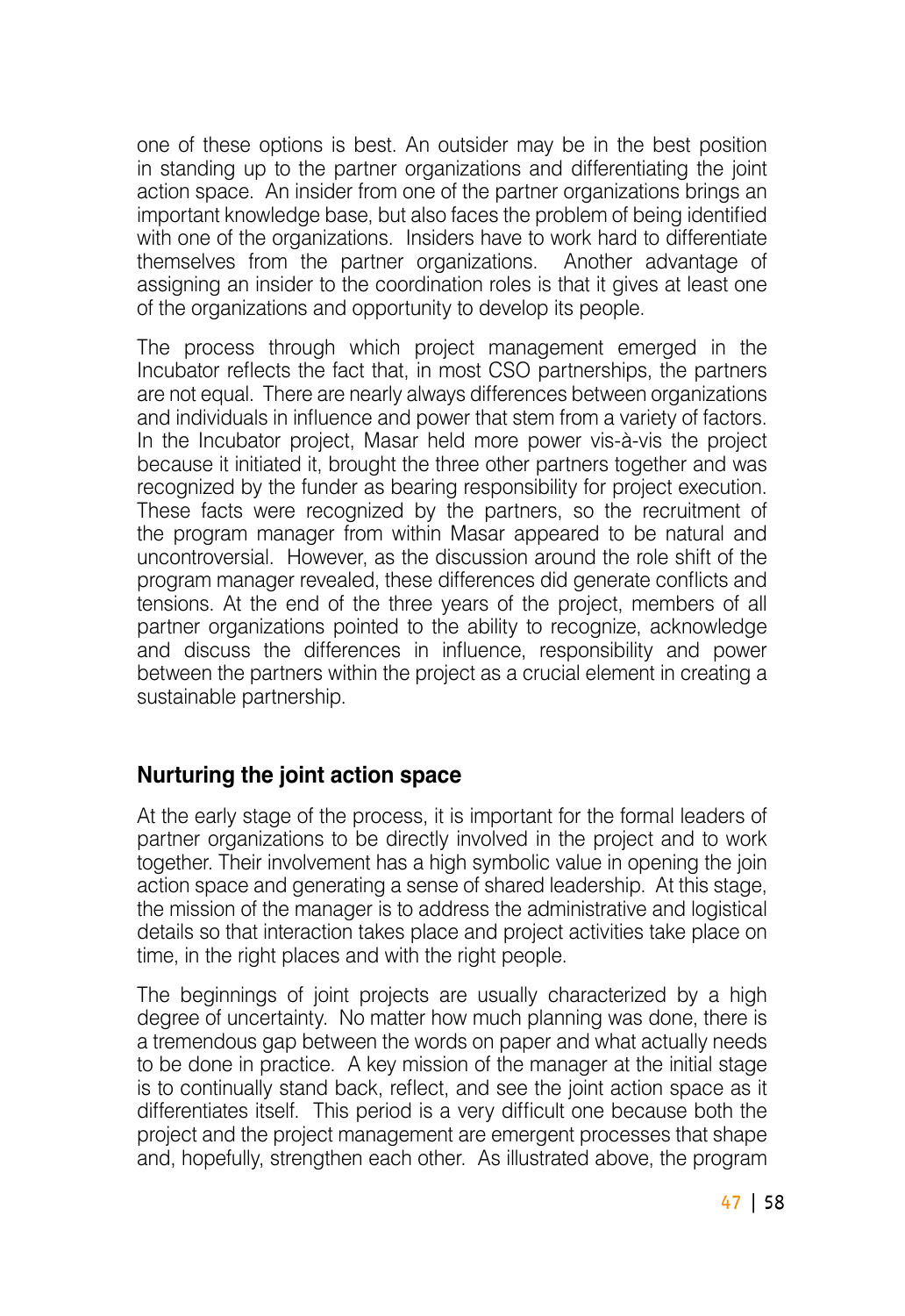manager took the relatively limited role of coordination during this stage. focusing mainly on technical task allowing the three directors to lead. Furthermore, she depended primarily on the project director, which was the head of her organization and her direct superior, for supervision and quidance. This supervisory relationship continued throughout the life of the project, but the more the program manager took on the leadership role, she became less and less dependent.

#### **The transition from coordination to leadership**

As the project takes shape, the formal leaders should move to a more background role and the manager should step into the leadership role. However, the program manager rarely has a strong position of authority over project actors whose real superiors are in the partner organizations. Program managers cannot impose their values on project actors. Under these conditions leadership means working with project actors, meeting them where they are at, and helping them use participation in the project as means of realizing potential that can be met in their regular organizations. The manager symbolizes the emergent partnership and is the only person fully identified with the project. This position, however, is often a very lonely one. The manager is neither a member of the formal leadership (CEO) group nor one of project actors.

The most important task for the manager is winning the trust of the partner organizations. The partners need to believe that the manager is working for the partnership and not for any one of the partners. Although the partnership is differentiated form the partner organizations, the joint action space cuts across organizational boundaries. The manager must be free to cross these boundaries, move in and among partner organizations, and have the authority to work with actors in order to carry out project activities, solve problems and deal with conflicts that arise in the course of a project.